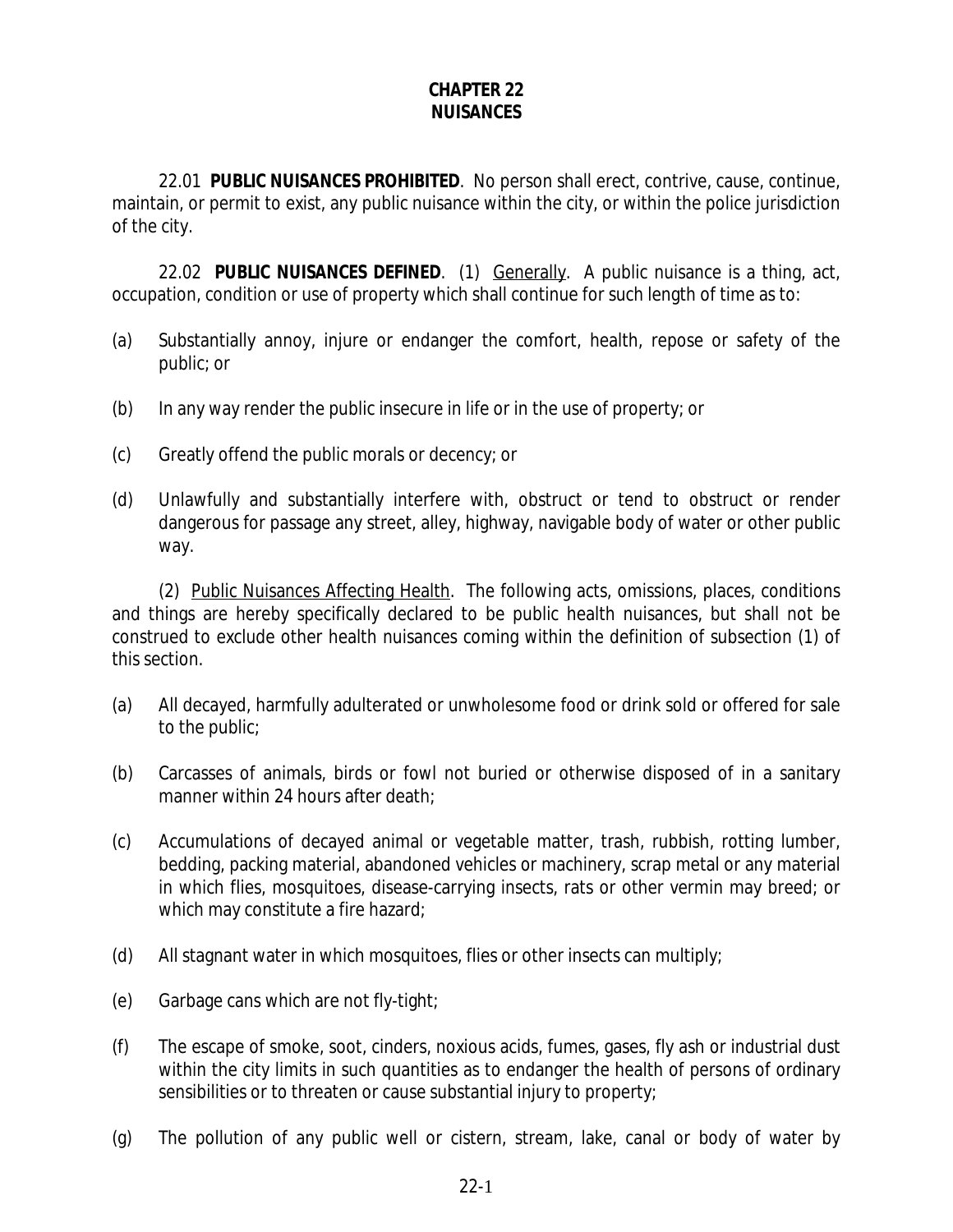sewage, creamery or industrial wastes or other substances;

- (h) Any use of property, substances or things within the city emitting or causing any foul, offensive, noisome, nauseous, noxious, or disagreeable odors, effluvia or stenches extremely repulsive to the physical senses of ordinary persons which annoy, discomfort, injure or inconvenience the health of any appreciable number of persons within the city;
- (i) All abandoned wells not securely covered or secured from public use;
- (j) Any barn, stable or shed used for keeping animals, within 20 feet of any dwelling;
- (k) Any obstruction in or across any water course, drainage ditch or ravine;
- (l) The deposit of garbage, rubbish, or any offensive substance on any street, sidewalk or public place, or on any private property, except as may be permitted by ordinance;
- (m) Any rank growth of weeds on private property.
- (n) Any act, activity, or use that violates a public health order issued pursuant to Wis. Stats. 252.02 and 252.03. (CREATED 4/14/2020-ORDINANCE NO. 1418)

(3) Public Nuisances Offending Morals and Decency. The following acts, omissions, places, conditions and things are hereby specifically declared to be public nuisances offending public morals and decency, but such enumeration shall not be construed to exclude other nuisances offending public morals and decency coming within the definition of subsection (1) of this section:

- (a) All disorderly houses, bawdy houses, houses of ill fame, gambling houses and buildings or structures kept or resorted to for the purpose of prostitution, promiscuous sexual intercourse or gambling;
- (b) All gambling devices and slot machines;
- (c) All places where intoxicating liquor or fermented malt beverages are sold, possessed, stored, brewed, bottled, manufactured or rectified without a permit or license as provided for by this code;
- (d) Any place or premises within the city where city ordinances or state laws relating to public health, safety, peace, morals or welfare are openly, continuously, repeatedly and intentionally violated.

(4) Public Nuisances Affecting Peace and Safety. The following acts, omissions, places, conditions and things are hereby declared to be public nuisances affecting peace and safety, but such enumeration shall not be construed to exclude other nuisances affecting public peace or safety coming within the provisions of subsection (1) of this section:

(a) All buildings erected, repaired or altered within the fire limits of the city in violation of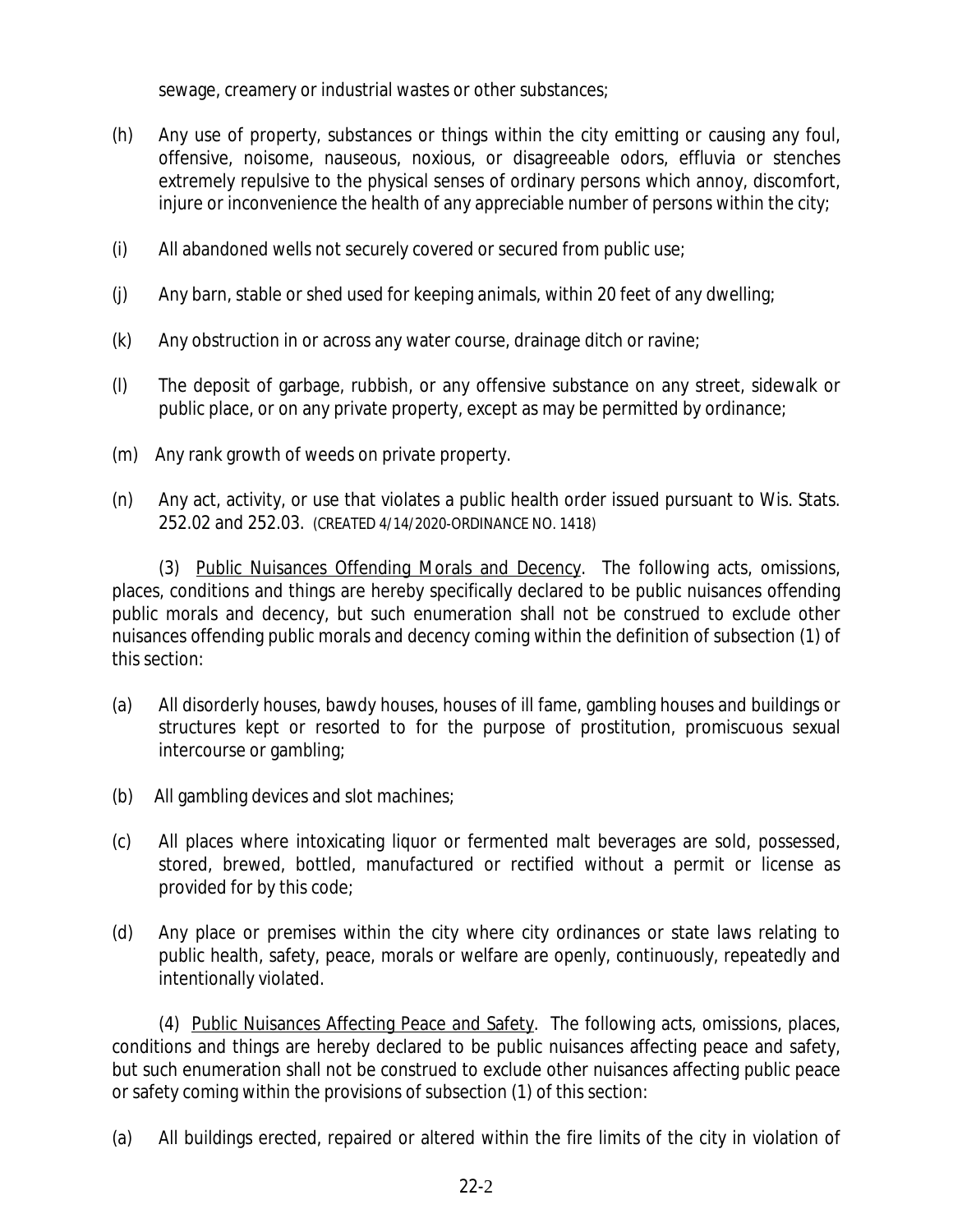the provisions of the ordinances of the city relating to materials and manner of construction of buildings and structures within the district;

- (b) All unauthorized signs, signals, markings or devices which purport to be or may be mistaken as official traffic control devices placed or maintained upon or in view of any public highway or railway crossing;
- (c) All trees, hedges, billboards or other obstructions which prevent persons driving vehicles on public streets, alleys or highways from obtaining a clear view of traffic when approaching an intersection or pedestrian crosswalk;
- (d) All limbs of trees which project over a public sidewalk less than eight feet above the surface thereof or less than 10 feet above the surface of a public street;
- (e) All use or display of fireworks except as provided by the laws of the State of Wisconsin and ordinances of the city;
- (f) All buildings or structures so old, dilapidated or out of repair as to be dangerous, unsafe, unsanitary or otherwise unfit for human use;
- (g) All wires over streets, alleys or public grounds which are strung less than 15 feet above the surface of the street or ground;
- (h) All loud and discordant noises or vibrations of any kind;
- (i) All obstructions of streets, alleys, sidewalks or crosswalks and all excavations in or under the same, except as permitted by the ordinances of the city or which, although made in accordance with such ordinances, are kept or maintained for an unreasonable length of time after the purpose thereof has been accomplished;
- (j) All open and unguarded pits, wells, excavations or unused basements freely accessible from any public street, alley or sidewalk;
- (k) All abandoned refrigerators or ice-boxes or containers from which the doors and other covers have not been removed or which are not equipped with a device for opening from the inside by pushing only, with the strength of a small child;
- (l) Any unauthorized or unlawful use of property abutting on a public street, alley or sidewalk or of a public street, alley or sidewalk which causes large crowds of people to gather, obstructing traffic and free use of the streets or sidewalks;
- (m) Any advertisements or signs affixed to any building, wall, fence, sidewalk, street or other private or public property without permission of the owner thereof;
- (n) Any sign, marquee, or awning which is in any unsafe condition, or which overhangs any roadway, or which overhangs any sidewalk less than eight feet above the sidewalk surface;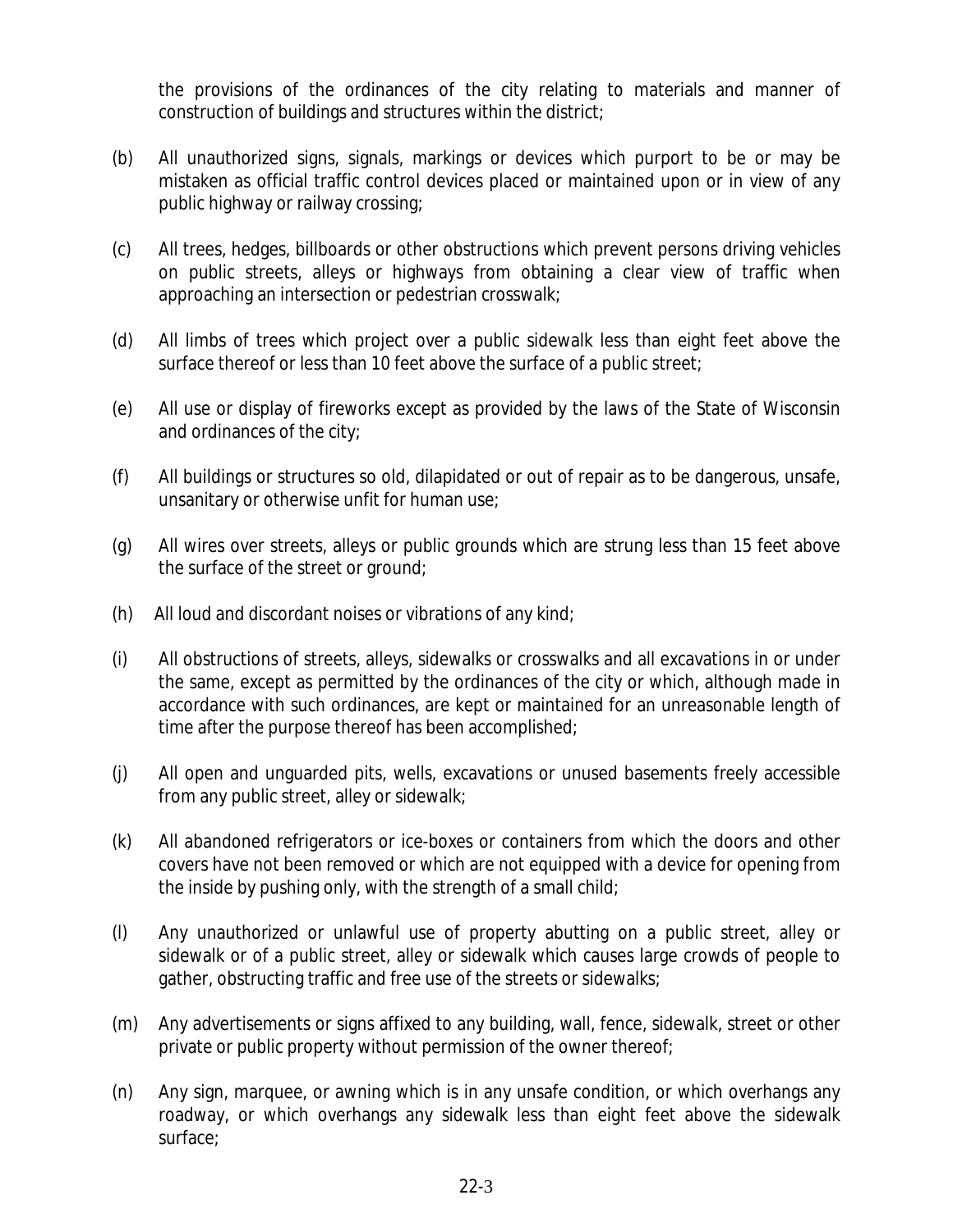- (o) Any condition, thing or practice constituting a fire hazard;
- (p) Any nuisance so defined by the Wisconsin Statutes.

(5) Littering. 1) "Litter" means garbage, refuse and rubbish as defined herein, and all other waste material which, if thrown or deposited as herein prohibited, tends to create a danger to public health, safety and welfare, or tends to reduce property values.

- (a) It is unlawful for any person or persons to place or cause to be left any human waste products, or to put or throw or leave any litter which is unsightly or which may cause an unpleasant smell or sight or constitute a hindrance to the public use of the premises or public place upon which it is placed.
- (b) Persons placing litter in public receptacles or in authorized private receptacles shall do so in such a manner as to prevent it from being carried or deposited by the elements upon any street, sidewalk or other public place or upon private property.

2) Any person, firm, corporation or association carrying on an enterprise that results in litter being deposited on any street, alley or other public way or upon any private property, shall clean up the same within 12 hours of the time the same is deposited. If any such litter is subject to being blown about it shall be picked up immediately. If any such litter is likely to attract animals such litter shall be picked up immediately.

3) If any person, firm, corporation or association fails to pick up litter as required by the preceding section within the time specified therein, the Director of Public Works shall arrange to have the same picked up by City crews or by private enterprise. The entire expense for picking up such litter, together with an additional charge of 20% for administrative expenses, shall be charged to the person, firm, corporation or association that did the littering. If such sum is not promptly paid, it shall be placed upon the tax roll of any property owned by the litterer pursuant to Wisconsin Statute 60(16). This charge shall be in addition to any fine or other penalty for violation of this ordinance.

4) Violations of this section shall be subject to forfeiture in an amount within the range shown in Chapter 42 of the Municipal Code for each day that a violation exists.

5) If any section of this Ordinance shall be deemed unenforceable, the remaining shall remain in effect. (SUBSECTION (5) CREATED 3/10/98-- ORDINANCE NO. E-397)

22.03 **ABATEMENT OF PUBLIC NUISANCES**. (1) Inspection of Premises. Whenever complaint is made to the Mayor that a public nuisance exists, or has existed, within the city, he shall promptly notify the Health Officer, the Building Inspector, or some other city official whom the Mayor shall designate, who shall forthwith inspect or cause to be inspected the premises and shall make a written report of his findings to the Mayor. Whenever practicable, the inspecting officer shall cause photographs to be made of the premises and shall file the same in the office of the City Clerk.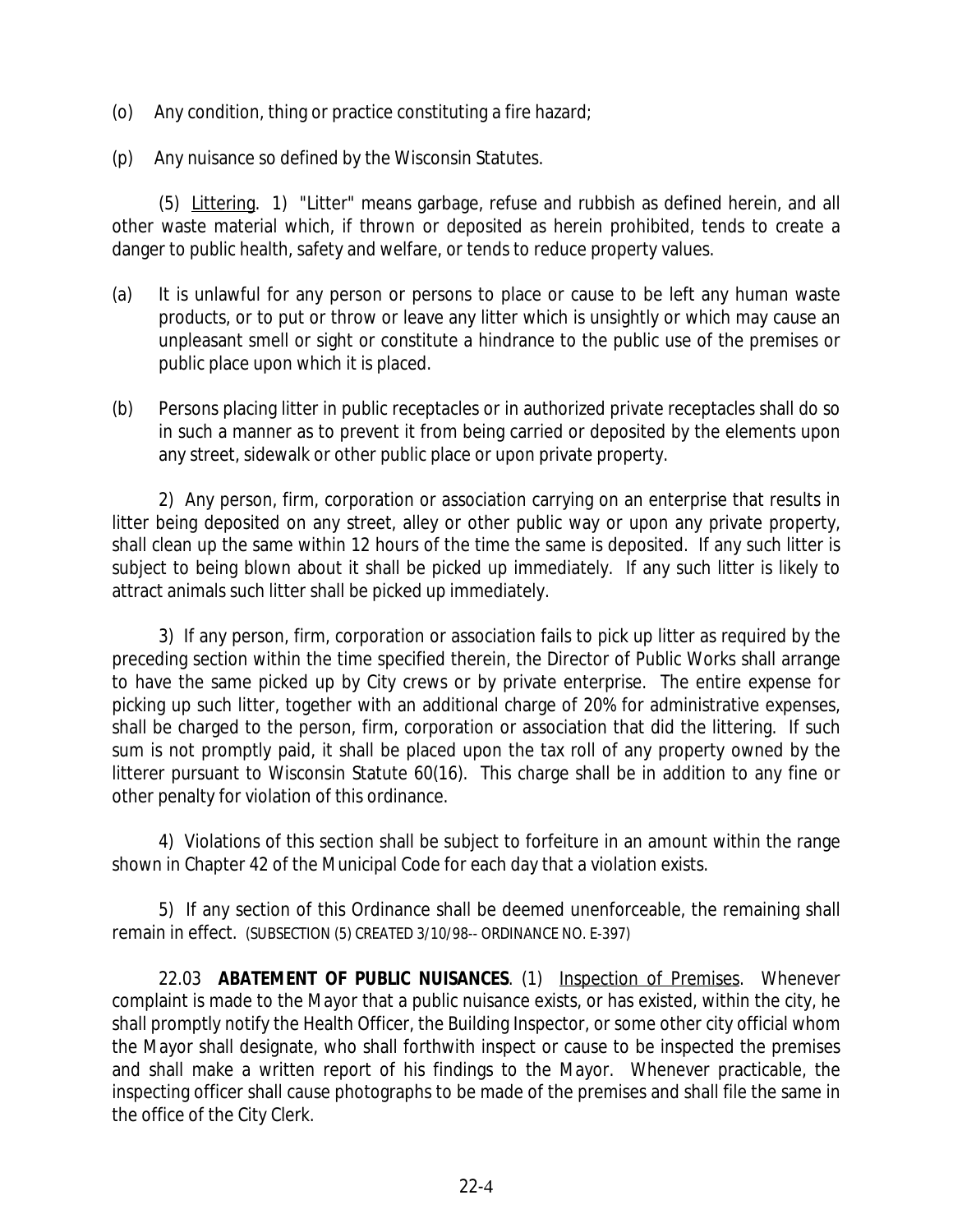(2) Summary Abatement. (a) Notice to Owner. If the inspecting officer shall determine that a public nuisance exists on private property and that there is a great and immediate danger to the public health, safety, peace, morals or decency, the Mayor may direct the Chief of Police, or a Deputy Sheriff, to serve a notice on the owner, or, if the owner cannot be found, on the occupant or person causing, permitting or maintaining such nuisance and to post a copy of the notice on the premises. Such notice shall direct the owner, occupant or person causing, permitting or maintaining such nuisance to abate or remove such nuisance within 24 hours and shall state that unless such nuisance is so abated, the city will cause the same to be abated and will charge the cost thereof to the owner, occupant, or person causing, permitting or maintaining the same, as the case may be.

(b) Abatement by City. If the nuisance is not abated within the time provided or if the owner, occupant or person causing the nuisance cannot be found, the Health Officer, the Building Inspector, or some other city official whom the Mayor shall designate, shall cause the abatement or removal of such nuisance.

(3) Abatement by Court Action. If the inspecting officer shall determine that a public nuisance exists on private premises but that the nature of such nuisance is not such as to threaten great and immediate danger to the public health, safety, peace, morals or decency, he shall file a written report of his findings with the Mayor, who shall cause an action to abate such nuisance to be commenced in the name of the city.

22.04 **COST OF ABATEMENT**. In addition to any other penalty imposed by this chapter for the erection, contrivance, creation, continuance or maintenance of a public nuisance, the cost of abating a public nuisance by the city shall be collected as a debt from the owner, occupant or person causing, permitting or maintaining the nuisance, and if notice to abate the nuisance has been given to the owner, such cost shall be assessed against the real estate as other special taxes.

22.05 **JUNKED VEHICLES ON PRIVATE OR PUBLIC PROPERTY**. (1) No disassembled, dismantled, junked, wrecked or inoperable and/or unlicensed motor vehicle shall be stored or allowed to remain in the open upon public or private property within the City of Hartford for a period in excess of 48 hours unless it is in connection with an automotive sales and repair business enterprise located in a properly zoned area.

(2) Whenever the Police Department shall find any such vehicle placed or stored in the open upon public property within the corporate limits of the City of Hartford, the Police Department shall cause such vehicle to be removed or stored in a junk or salvage yard or other suitable place for a period of 10 days, unless the Chief of Police determines that the cost of towing and storage charges for impoundment would exceed the value of the vehicle. The Police Department shall give notification of the impoundment of the vehicle pursuant to Wisconsin Statutes 342.40.

(3) Whenever the Police Department finds any such vehicle placed or stored upon private property within the corporate limits of the City, it shall notify the owner of the property upon which the vehicle is placed or stored, or the owner of the vehicle if ascertainable, of the intention of the City to remove such vehicle. If any such vehicle is not removed within 5 days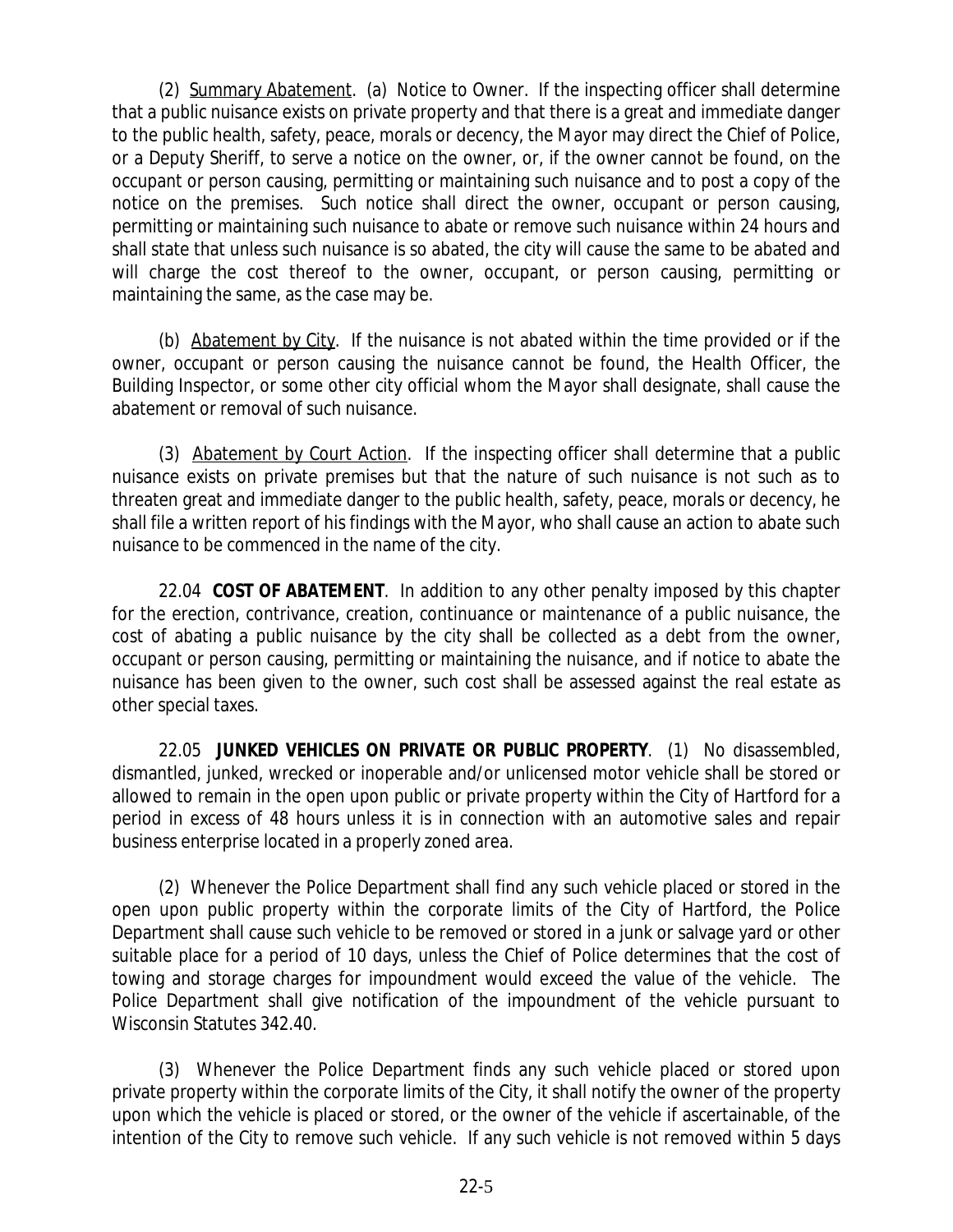after such notice, the Police Department shall cause such vehicle to be removed, the cost of removal to be charged to the property owner from which it is removed, and if unpaid the charge shall be entered as a special charge on the tax roll. Upon removal the vehicle shall be stored in a junk or salvage yard or other suitable place for 10 days and the owner and lien holders shall be notified of its whereabouts pursuant to Wisconsin Statutes 342.40. At the end of 10 days, the vehicle shall be disposed of by auction, sale or junking as determined by the Chief of Police. If the vehicle is claimed by the owner, all reasonable charges for handling and storage shall be paid by the owner.

(4) In addition to the payment of storage and towing charges as determined in Chapter 42 of the Municipal Code, any person who is convicted of a violation of this section shall be subject to the penalties provided in Chapter 42 of the municipal code. (SECTION 22.05 AMENDED 2/9/93--ORDINANCE NO. E-234; AMENDED 6/11/96--ORDINANCE NO. E-335)

22.06 **LOUD NOISES PROHIBITED**. (1) General. No person shall unreasonably disturb the peace and quiet of any other person by making or causing to be made any unnecessary and excessive noise. Unnecessary and excessive noise shall include, but shall not be limited to, loud shouting, whistling, loud playing of phonographs, radios, television sets, music machines or musical instruments, or any other noises such as may tend to annoy or disturb a person of ordinary sensibilities in or about any public street, alley, or park or any private residence.

(2) Construction and Machinery Noise. Except for emergencies or snow removal or for municipal construction operations approved by the City Engineer and Police Chief, no person shall operate any loud vehicles or any other loud machinery between the hours of 6:00 p.m. and 6:00 a.m. Residential lawn mowers or chainsaws shall not be operated between the hours of 9:00 p.m. to 6:00 a.m. The provisions of this section shall be applicable to machinery noise emanating from industries which operate on distinct shifts, some of which overlap the prohibited hours of operation. Proximity of the industry to private residences shall be a factor on the issue of unreasonableness.

This Section shall be subject to the enforcement provisions of Sections 22.03 and 22.04. Violations of this Section shall be subject to forfeitures in an amount within a range shown in Chapter 42 of the Municipal Code for each day that a violation exists. (SECTION 22.06 CREATED 2/11/92--ORDINANCE NO. E-202; AMENDED 6/11/96--ORDINANCE NO. E-335; AMENDED 2/22/11—ORDINANCE NO. E-1254; AMENDED 7/14/15—ORDINANCE NO. 1329)

22.07 **GRAFFITI VANDALISM PROHIBITED/ABATEMENT**. (1) Purpose and Intent. The purpose and intent of this ordinance is to prohibit graffiti vandalism, and to provide a procedure requiring the removal of graffiti from property within the City of Hartford. Graffiti contributes to blight and deterioration of surrounding properties, and reduces the physical attractiveness to the neighborhoods, and is detrimental to the City. Graffiti constitutes a public nuisance and must be abated promptly in order to alleviate the detrimental impact it has on the neighborhoods, businesses, surrounding properties, and citizens and the City of Hartford, in general.

(2) Graffiti Vandalism Prohibited. (a) Graffiti Defined. "Graffiti" means any inscription, word, figure or design, marked, scratched, etches, drawn or painted with spray paint, liquid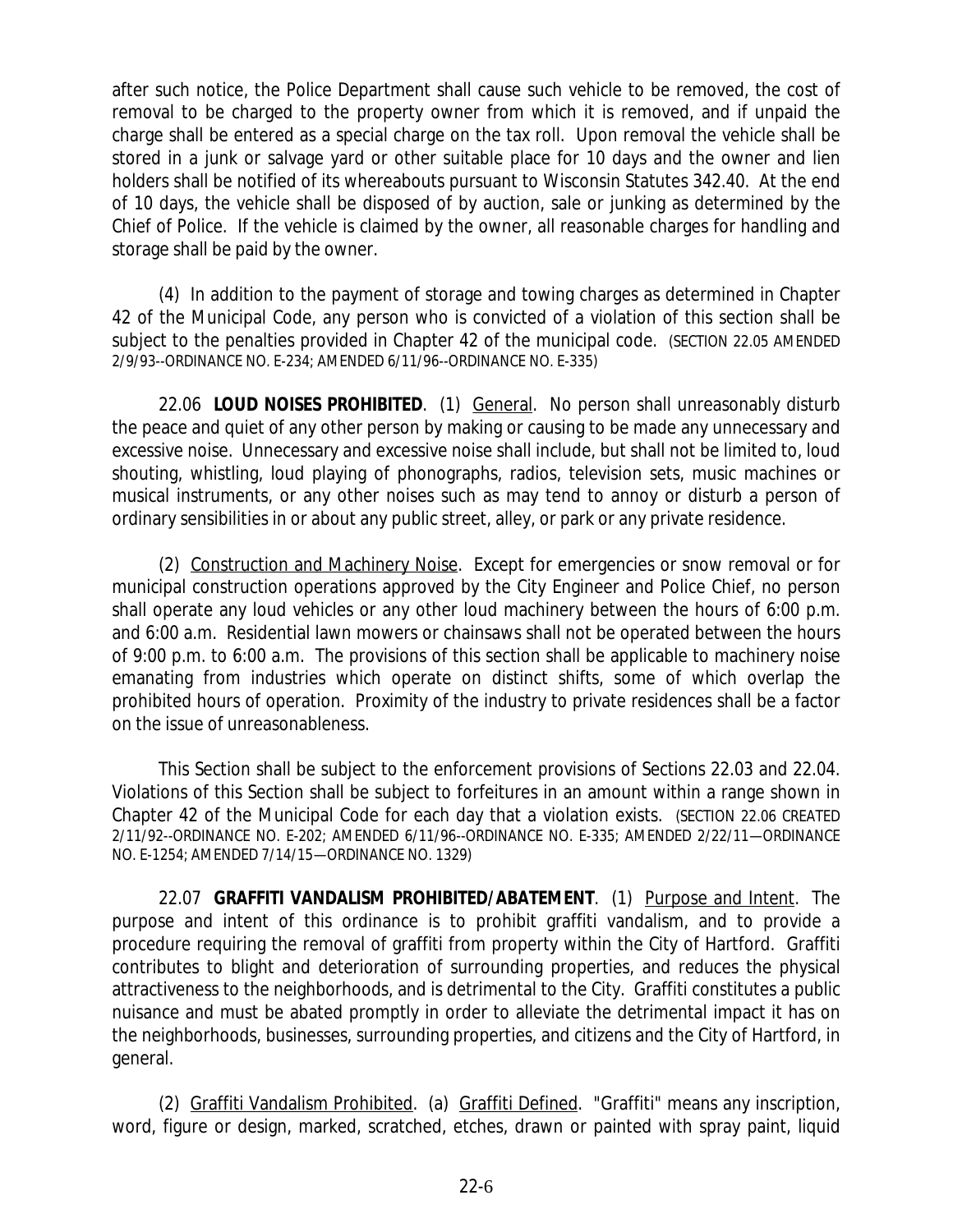paint, ink, chalk, dye, markers or other similar substances, on buildings, fences, structures, signs and other similar places, without the express permission of the owner or operator of the property.

- (b) Graffiti Vandalism Prohibited. No person may write, paint or draw any inscription, figure or mark of any type on any public or private building or other real or personal property owned, operated or maintained by any private person or public entity, agency, firm or corporation, unless the express permission of the owner or operator has been obtained. This shall not be construed to prohibit the placement of temporary and easily removable chalk or other water soluble markings on public or private streets, sidewalks or other paved surfaces incident to youth activities such as hopscotch and various types of ball games or any lawful business activity.
- (c) Penalty. 1. Any person who violates subsection 22.07(2)(b) shall be subject to a forfeiture of not less than \$500 per violation, in addition to any applicable fees, assessments and costs of prosecution. In addition, any person who shall cause physical damage to or destroy any public property shall be liable for the costs of replacing or repairing such damaged or destroyed property.
	- 2. Parental Liability. Pursuant to Section 895.035, Wisconsin Statutes, the parent(s) of an unemancipated minor may be liable for the damage of property caused by the willful, malicious or wanton act of such child; such liability shall not exceed the amount specified in 799.01(1)(d).

(3) Graffiti Abatement. (a) Graffiti Prohibited. No private person or public entity, agency, firm or corporation who is the owner of any real or personal property where graffiti exists as defined in 22.07(2)(a) of this chapter, may maintain or allow any graffiti to remain upon such property for a period of more than ten (10) days.

(b) Abatement Notification. 1. Upon official and written notification, the Building Inspection Department shall, within five (5) days of receiving said notification, serve any property owner whose property has been affected by the application of graffiti, a written Notice to Abate requiring the property owner to remove, restore, clean up or repair such property within ten (10) days of the date of such Notice.

Content of Notice to Abate. The Notice shall identify the property affected, shall generally describe the location of the graffiti and direct that the graffiti be removed within ten (10) days of receipt of the Notice to Abate. The Notice shall also include that if the owner fails to remove graffiti within the time specified in the Notice, the owner may be subject to a forfeiture as provided in subsection (c).

 2. Such Notice may be served personally by the Building Inspector or his/her authorized representative, or by registered, certified or regular mail, and service upon any one of joint or in-common owners shall constitute valid service upon all property owners.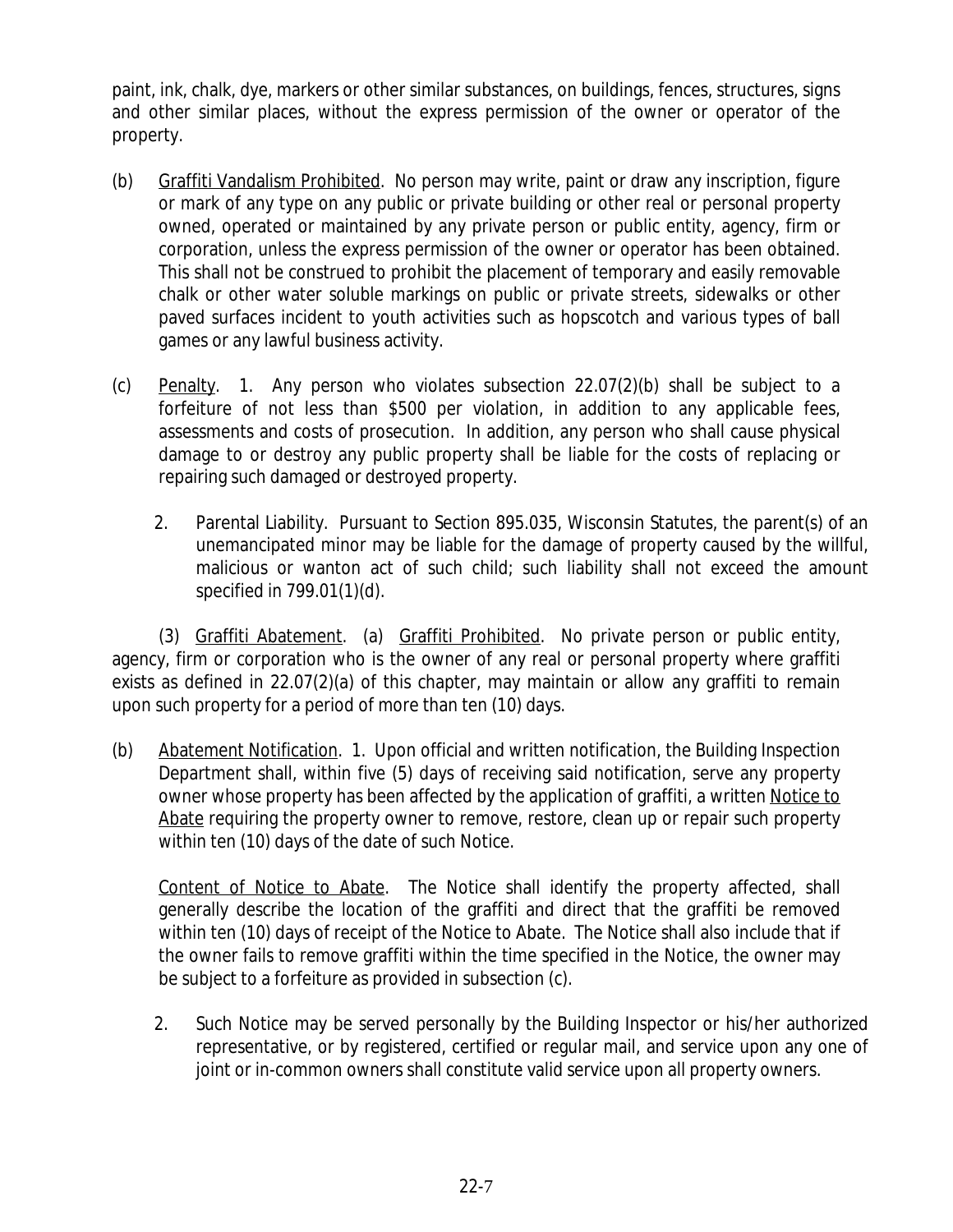- (c) Penalty. 1. Any person, entity, agency, firm or corporation who violates this section shall be subject to a forfeiture of not less than \$25, nor more than \$500, together with the cost of prosecution.
	- 2. A violation of this section exists on the date that the citation is issued and continues to exist until remedied. Each day in which a violation continues shall be determined a separate and distinct offense.
	- 3. Payment of a monetary forfeiture does not relieve the owner or operator of the property of the duty to abate the graffiti nuisance.
	- 4. If, after thirty (30) days upon receipt of Notice to Abate, the property owner or operator fails to comply with the terms of said Notice, in addition to the penalties set forth under this subsection, the City may cause the removal, restoration, clean up or repair of such property affected by the graffiti. Pursuant to Wisconsin Statutes Section 66.60(16), the City may impose a special charge for services reflecting the actual costs of graffiti removal against the property.

(4) Severability. The terms and provisions of this ordinance are severable. Should any term or provision of this ordinance be found to be invalid by a court of competent jurisdiction, the remaining terms and provisions shall remain in full force and effect. (SECTION 22.07 CREATED 6/13/00--ORDINANCE NO. E-436)

22.08 **RESIDENCY AND SAFETY RESTRICTIONS FOR SEX OFFENDERS.** The Wisconsin Statutes govern the punishment of individuals who commit sex crimes. The City of Hartford has no authority or intent to intervene in either area. The City of Hartford recognizes statutory residency restrictions and the limited exemptions enumerated in Wisconsin § 980.135 for sex offenders released pursuant to Wisconsin § 980.08. Nothing in this ordinance should be construed to apply to an offender currently in compliance with all court orders issued under Chapter 980 of the Wisconsin Statutes or to a person providing housing to the offender in compliance with those court orders.

(1) **PURPOSE**. This ordinance is a non-punitive, civil regulatory measure aimed at protecting the public health, safety and welfare of the children and citizens of the City of Hartford from the risk that convicted sex offenders may re-offend in locations close to their residences. The City finds and declares that sex offenders who prey upon children are a serious threat to public safety and it is necessary for the City to enact reasonable measures to reduce the opportunity and minimize the risk of re-offense by protecting children where they congregate or play in public places in addition to the protections afforded by state law near schools and other places children frequent.

# (2) **DEFINITIONS**.

### (a) **Sex Offender**. A person who:

- (1) Is required to register under § 301.45, Wis. Stats., for any sexual offense against a child;
- (2) Is required to register under § 301.45, Wis. Stats., and who has been designated a special bulletin (SBN) sex offender pursuant to § 301.44 (2) and (2m), Wis. Stats; or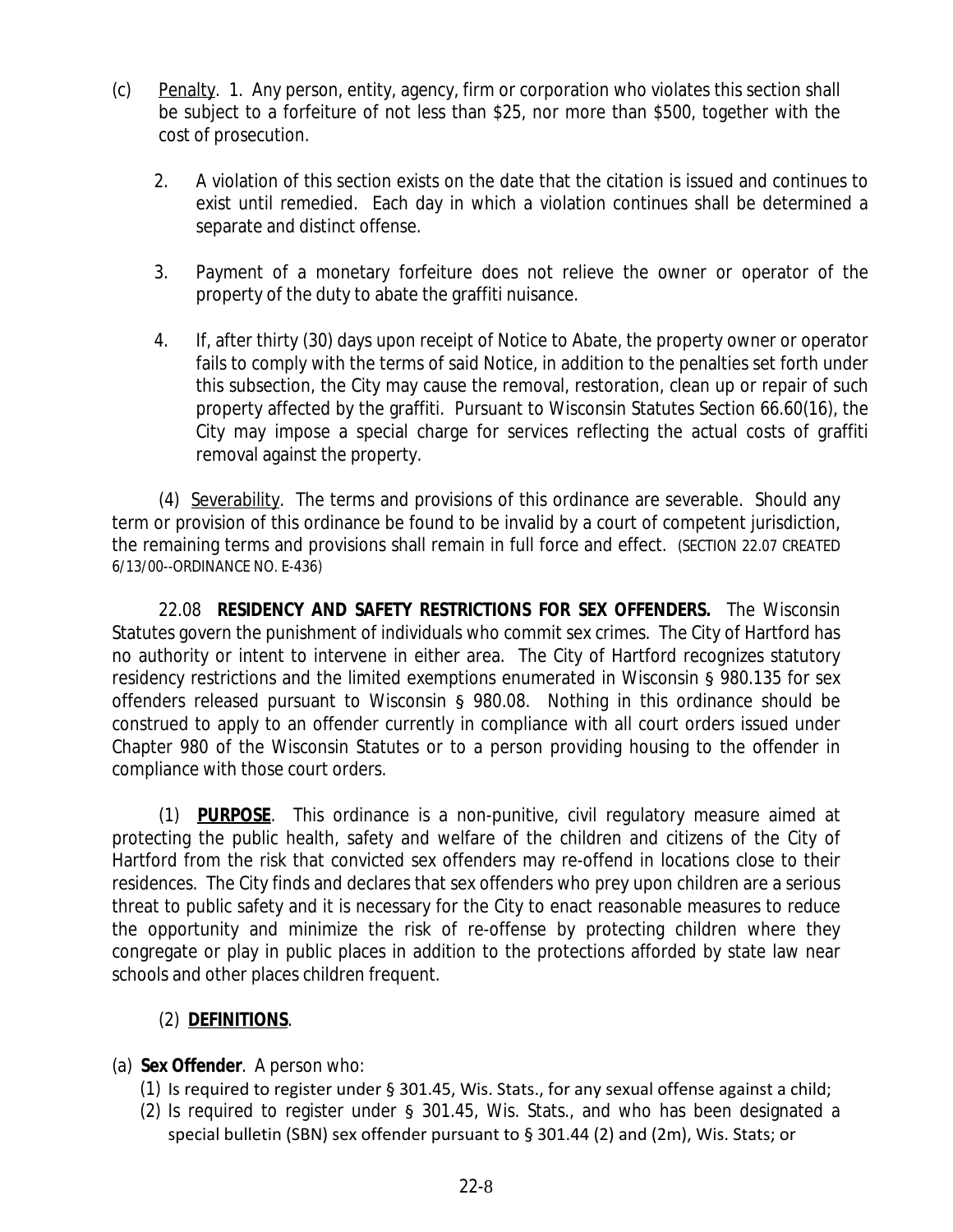(3) Within the ten years prior to establishing a permanent or temporary residence within the City, has been convicted of or found not guilty by reason of disease or mental defect of a violation of § 940.30, Wis. Stats., False Imprisonment, if the Victim was a Minor and Not Offender's Child or § 940.31, Wis. Stats., Kidnapping, if the Victim was a Minor and Not Offender's Child.

## (b) **Sexually Violent Offense**. Shall have the meaning set forth in § 980.01(6).

(c) **Prohibited Activity**. Distributing candy or other items to children or otherwise participating in trick or treat activities if the sex offender is not the parent or guardian of such children or participating in a haunted house or other Halloween related amusement activity.

(d) **Residence**. A place where a person sleeps, abides, lodges, or resides on a permanent or temporary basis. For purposes of this definition, a "permanent basis" means 14 or more consecutive days and a "temporary basis" means 14 or more aggregate days during any calendar year or four or more consecutive or nonconsecutive days in any month. A person may have more than one residence, and may be mobile or transitory.

## (3) **RESIDENCY RESTRICTION**.

(a) Except as otherwise provided in this Ordinance, a Sex Offender may not establish a permanent or temporary residence within 1,000 feet of any real property upon which there exists any of the following uses:

- (1) A school for children.
- (2) A public park, parkway, parkland, park facility, or recreational trail.
- (3) A daycare licensed by the State of Wisconsin.
- (4) A public library.
- (5) A public playground.
- (6) A public athletic field used by children.
- (7) A residential care center for children.
- (8) A public swimming pool.
- (9) A public community center.
- (10) An aquatic facilities open to the public.
- (11) A movie theater.
- (12) Any specialized school for children, including, but not limited to, a gymnastics academy, dance academy or music school.

(b) For purposes of this section, distance is to be measured in a straight line from the closest boundary line of the real property upon which the residence is located to the closest boundary line of the real property of the applicable use. If any portion of a tax parcel contains a prohibited location, the entire tax parcel shall be considered a prohibited location.

(c) The City Clerk shall maintain an official map showing the prohibited locations and safety zones within the City. The City shall update the map at least annually to reflect any changes in the prohibited locations and safety zones. The map shall be available in the City Clerk's office and posted to the City website. A Sex Offender establishing a temporary or permanent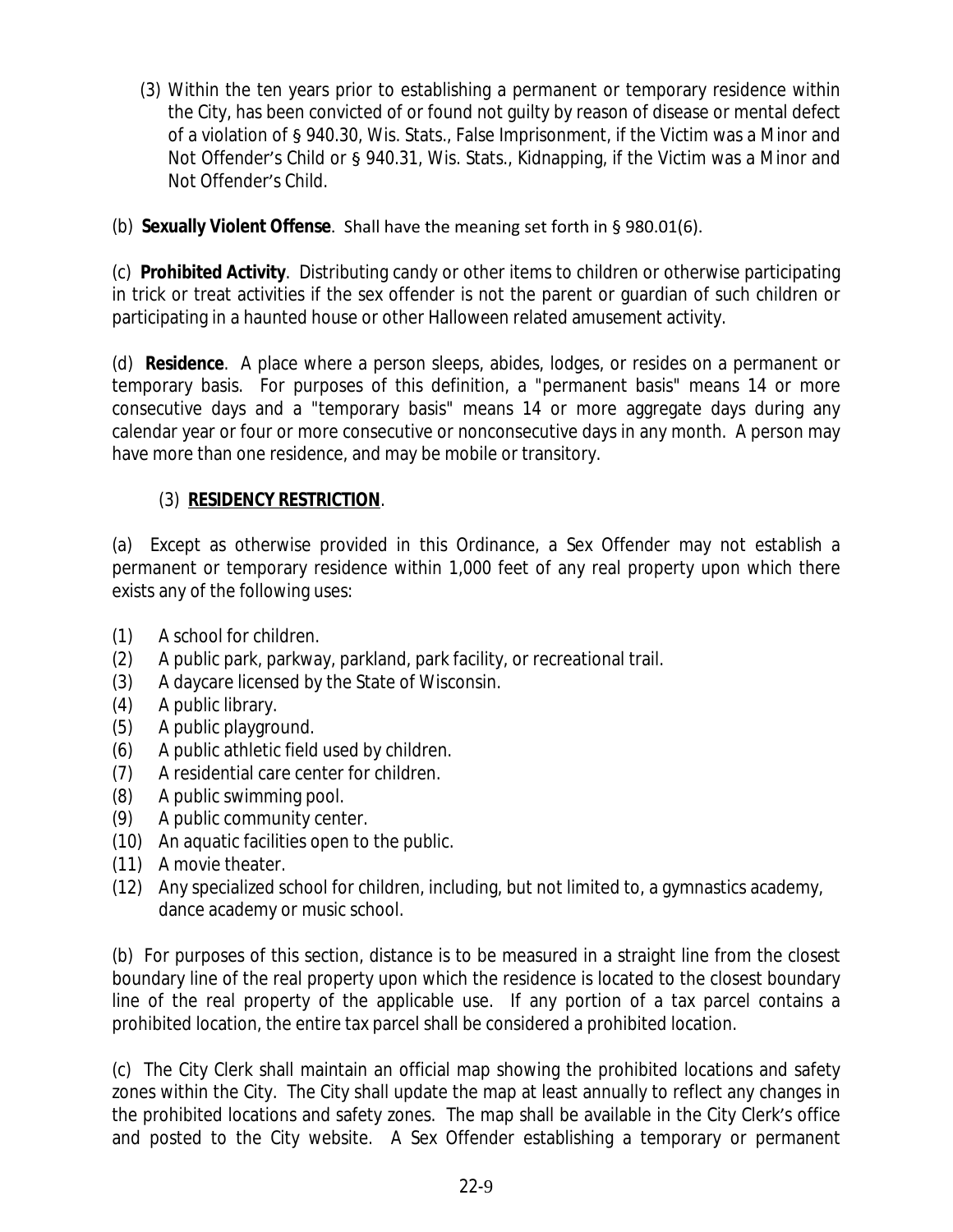residence pursuant to this Section may rely on the most current map maintained by the City at the time of establishing a residence.

(4) **RESIDENCY RESTRICTION EXCEPTIONS**. A Sex Offender residing within an area otherwise prohibited by Sections 3 or 7 does not commit an offense if any of the following apply:

(a) The Sex Offender had established a Permanent Residence at the location prior to the effective date of this Ordinance.

(b) The Sex Offender had established a Permanent Residence prior to the date of the relevant offense as described in Section B (2) and/or (3), above, and maintained continuous ownership or leasehold of the Permanent Residence during any jail, prison or other sentence served for the offense.

(c) The use enumerated in Section 3 was established after the Sex Offender established a residence at the location.

(d) The Sex Offender establishes Permanent or Temporary Residence at a qualified dwelling that is occupied by a member of the Sex Offender's immediate family. For purposes of this section, a member of a Sex Offender's immediate family means the Sex Offender's current spouse, mother, father, brother, sister, child, or grandparent. A qualifying dwelling is a residence where the sex offender's family member(s) has resided continuously for a period of more than one (1) year at the time the Sex Offender occupies the residence.

(e) The Sex Offender is required to serve a sentence at a jail, prison, juvenile facility, or other facility located at the otherwise prohibited location.

- (f) The Sex Offender is a minor or ward under guardianship.
- (g) The Sex Offender is temporarily hospitalized.

### (5) **SAFETY ZONES**.

(a) No Sex Offender may enter or be present on any real property upon which there exists any facility used for or which supports the use of:

- (1) A school for children.
- (2) A public park, parkway, parkland, park facility, or recreational trail.
- (3) A daycare licensed by the State of Wisconsin.
- (4) A public library.
- (5) A public playground.
- (6) A public athletic field used by children.
- (7) A residential care center for children.
- (8) A public swimming pool.
- (9) A public community center.
- (10) An aquatic facilities open to the public.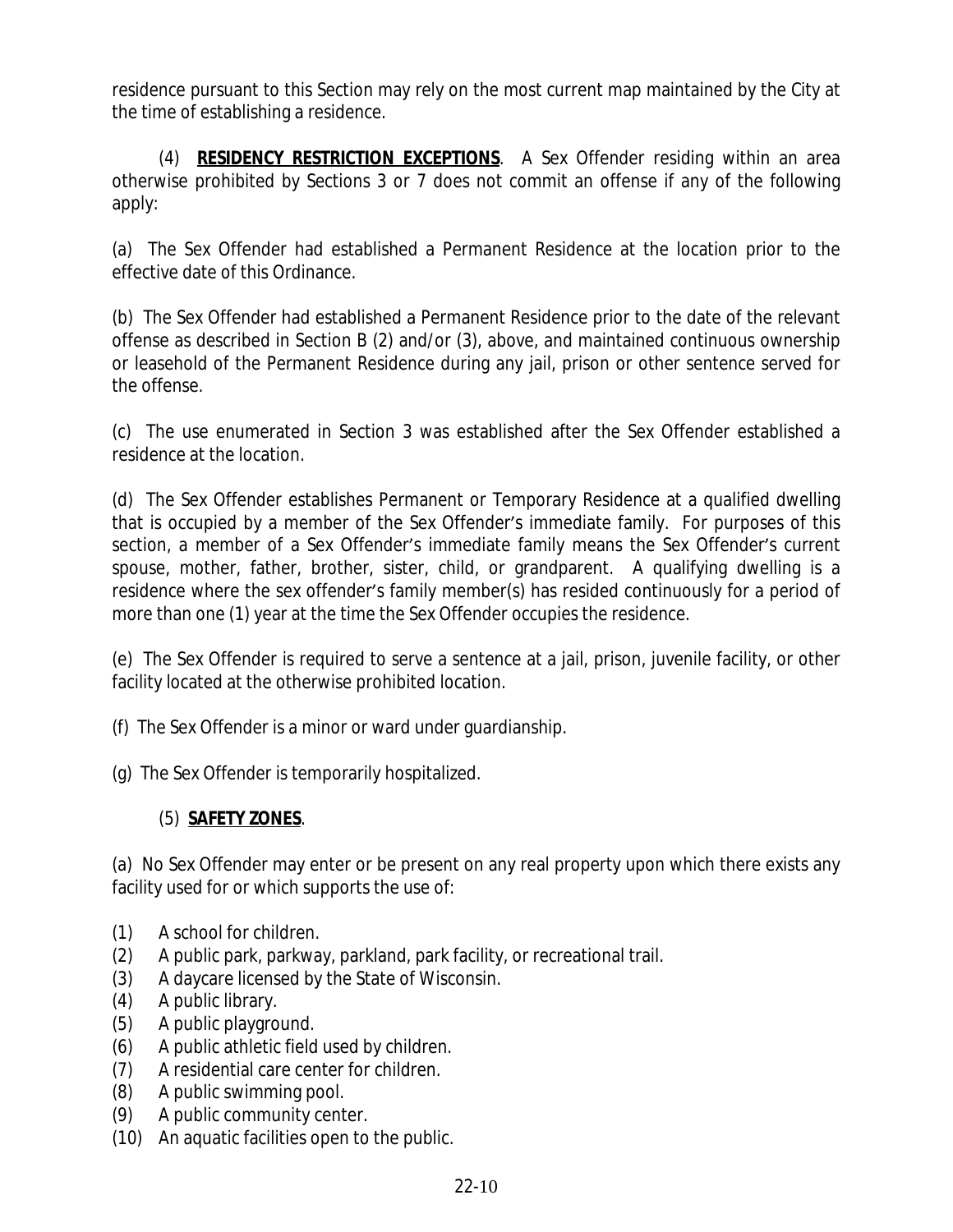- (11) A movie theater.
- (12) Any specialized school for children, including, but not limited to a gymnastics academy, dance academy or music school.

### (6) **SAFETY ZONE EXCEPTIONS**.

(a) A Sex Offender present in an area otherwise prohibited by Section 5 does not commit an offense if any of the following apply:

(1) The property supporting a use enumerated in Section 5 also supports a church, synagogue, mosque, temple, or other house of religious worship, subject to the following conditions:

- i. Entrance and presence on the property may occur only during hours of worship or other religious program of service; and
- ii. Written advanced notice is made from the person to an individual in charge of the church, synagogue, mosque, temple, or other house of religious worship and approval from an individual in charge of the church, synagogue, mosque, temple, or other house of religious worship as designated by the church, synagogue, mosque, temple, or other house of religious worship is made in return, of the attendance by the person; and
- iii. The person may not participate in any religious education programs that include individuals under the age of 18.

(2) The property supporting a use enumerated in Section 5 also supports a use lawfully attended by the Sex Offender's natural or adopted child or children, which child's use reasonably requires the attendance of the Sex Offender, provided that entrance and presence on the property occurs only during hours of activity related to the use by the child or children.

(3) The property supporting a use enumerated in Section 5 also supports a polling location in a local, state, or federal election, subject to the following conditions:

- i. The Sex Offender is eligible to vote.
- ii. The polling location is the designated polling location for the Sex Offender.
- iii. The Sex Offender casts his or her ballot with whatever usual and customary assistance is available and vacates the property immediately after voting.

(4) The property supporting a use enumerated in Section 5 also supports a school lawfully attended by the Sex Offender as a student, provided that the Sex Offender may only remain on the property at such times that are reasonably required for his or her educational purposes.

(5) The property supporting a use enumerated in Section 5 also supports a police station, City Hall, or other governmental building, provided that the Sex Offender vacates the property immediately after completing the activity that required his or her presence at the property.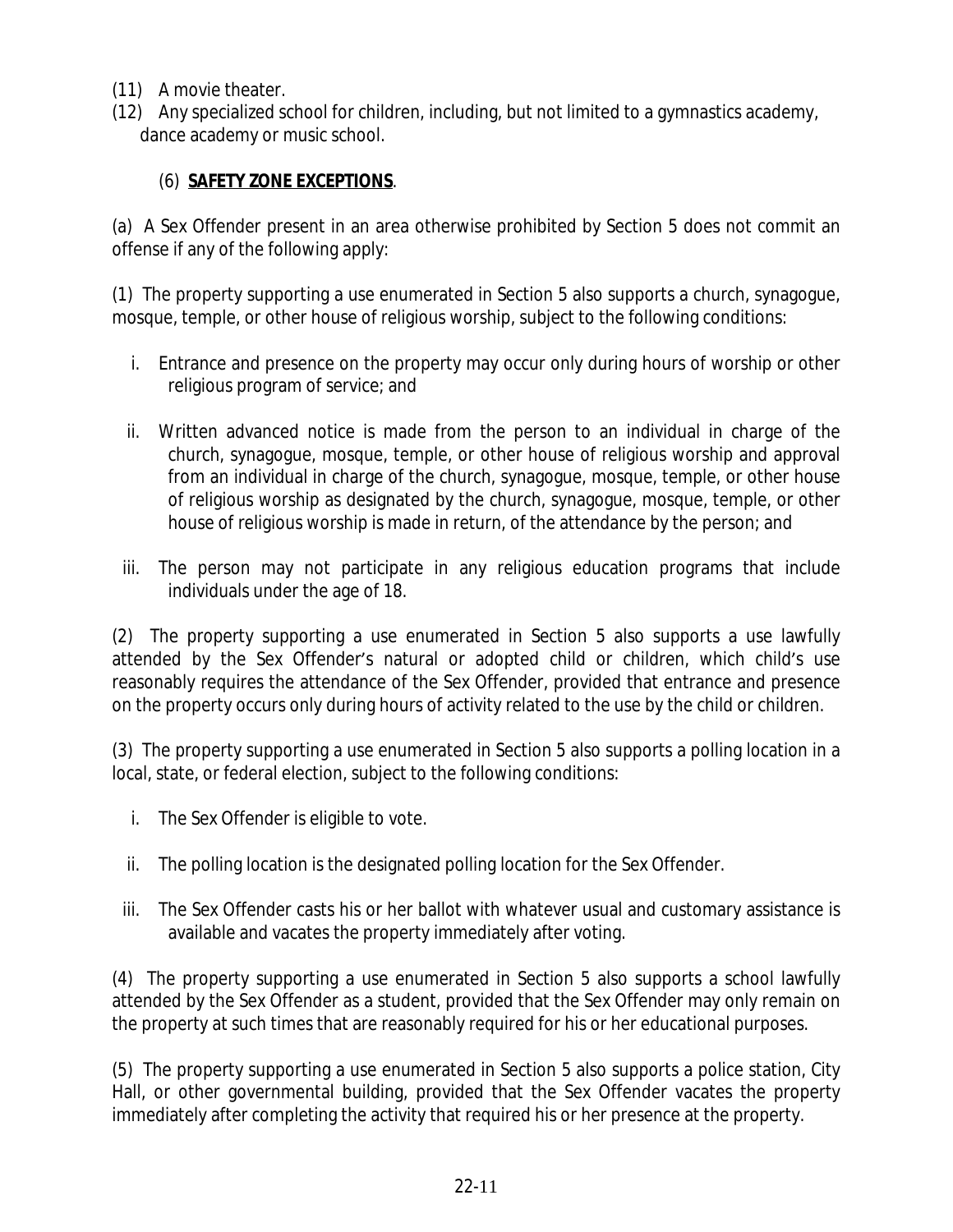(6) The Sex Offender was exercising his First Amendment rights protected by the U.S. Constitution or Wisconsin Constitution, including freedom of speech and the right of assembly.

(7) **PROHIBITED ACTIVITY**. It is unlawful for a sex offender to participate in a prohibited activity.

(8) **ORIGINAL RESIDENCY RESTRICTION**. Except as described in Section 4(d) above, No Sex Offender may establish a residence in the City of Hartford unless he or she was a resident of the City of Hartford at the time of the most recent offense resulting in the person's designation as a Sex Offender. This restriction does not apply if 10 years have passed since the date on which the person was released from prison or placed on parole, probation, extended supervision or other supervised release for the sex offense provided the Sex Offender has not been convicted of an additional sex offense as described in § 301.45 (1d) (b), Wis. Stats., a Sexually Violent Offense, Wis. Stats., or an offense described in Section 22.08(2)(a)(3) of the City of Hartford Municipal Code.

# (9) **LOSS OF EXEMPTION OR ORIGINAL RESIDENCY**.

(a) Any Sex Offender maintaining a residence within the City of Hartford that is exempted from the restrictions of this ordinance pursuant to Sections 4.(a), (b) or (c) shall lose the exemption if the Sex Offender's ownership or leasehold of the property ceases at any point in time, at which time the Sex Offender shall be subject to the restrictions of Sections 3.

(b) Any Sex Offender maintaining a residence within the City of Hartford who ceases to maintain a Permanent Residence within the City shall be subject to the terms of Section 8.

### (10) **RENTAL OF PROPERTY FOR USE BY SEX OFFENDERS**.

(a) No person may rent any place, structure, or part thereof with knowledge that it will be used as a residence by any Sex Offender that is prohibited from establishing residence therein by this Ordinance.

(b) Notice to Property Owner. A Sex Offender shall notify any property owner from whom the Sex Offender intends to lease, or rent any place, structure, mobile home, trailer, or any part thereof, that the Sex Offender is a Sex Offender as defined in paragraph (2)(a) of this Section, prior to entering into any lease or rental agreement.

(c) Notice to Police Department. A Sex Offender and any property owner who leases or rents any place, structure, mobile home, trailer, or any part thereof, with the knowledge that it will be used as a Permanent or Temporary Residence by a Sex Offender, must each notify the Hartford Police Department in writing a minimum of twenty-eight (28) days prior to entering into a lease or rental agreement establishing a Permanent or Temporary Residence within the City providing the term of the lease or rental agreement and prior to any renewal or extension of the lease or rental agreement providing the term thereof. Any property owner governed by this paragraph shall also provide notice upon the termination of the Sex Offender's tenancy for any reason whatsoever.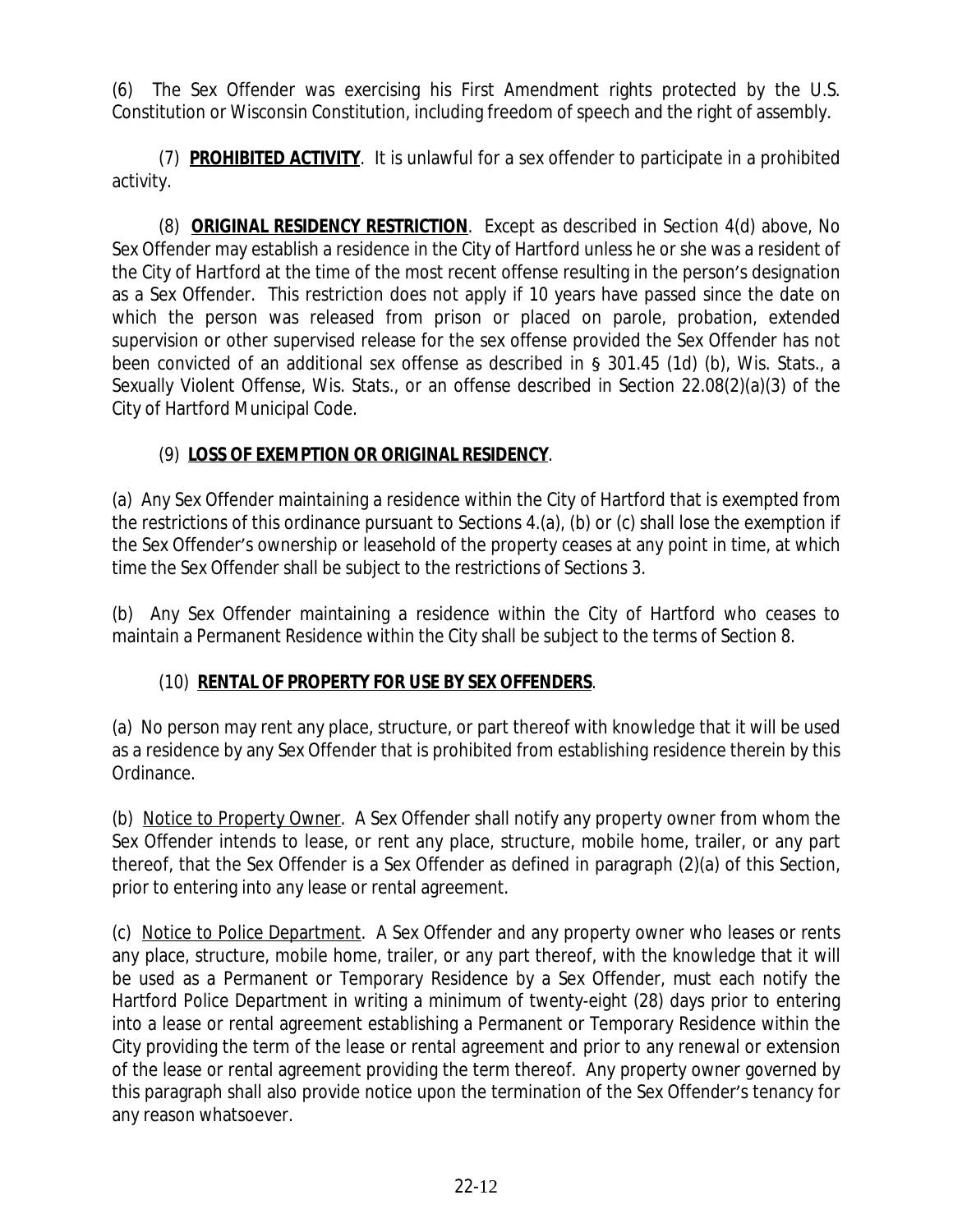(11) **ENFORCEMENT**. Any person violating Section 22.08 may be required to forfeit an amount within the range shown in Chapter 42 of the Municipal Code for each violation plus the costs of prosecution (including reasonable attorneys' fees). For purposes of calculating forfeitures, each day that a violation exists shall constitute a separate offense. Violations of this Ordinance are also deemed public nuisances, and the City may bring an action in circuit court to enjoin or abate any violation.

(12) **SEVERABILITY**. The terms and provisions of this Ordinance are severable. Should any term or provision of this Ordinance be found invalid by a court of competent jurisdiction, the remaining terms and provisions shall remain in full force and effect, or, to the extent permitted by law, the court is authorized to substitute an alternative term or provision for the invalid term or provision.

(13) **RULES OF CONSTRUCTION**. In the construction of this ordinance, references to the singular include the plural. References to "person" extends to natural persons, firms, corporations, partnerships, limited liability companies, or other entities.

### (14) **APPEAL FOR AN EXEMPTION**.

(1) A designated offender may seek an exemption from this chapter by appealing to the Sex Offender Residency Board.

(2) The board shall consist of three citizens. After this initial appointment of members to a term of one, two and three years, the mayor shall annually, between the last Monday of April and the first Monday of May, appoint one member for a term of three years, subject to confirmation by the Common Council.

(3) The board shall approve of an official appeal form. An offender shall fill in the official form and submit it to the City Clerk, who shall forward it to the board. The board shall hold a hearing on each appeal, during which the board may review any pertinent information and may accept oral and written statements from any person. The board shall consider the public interest as well as the affected party's presentation and concerns. In making its determination under this provision, the board may consider the circumstances of the case(s) that have led to the designated offender status including, but not limited:

- a. Relationship of offender and victim.
- b. Presence or use of force.
- c. Presence of enticement.
- d. Proximity in time.
- e. Time out of incarceration.
- f. Credibility of offender.
- g. Remorse.
- h. Proximity of proposed residence to a child safety zone.
- i. Support network of offender.
- j. Counseling and treatment history.

(4) The board shall decide by majority vote whether to grant or deny an exemption. An exemption may be unconditional or to a certain address or time. A written copy of the decision